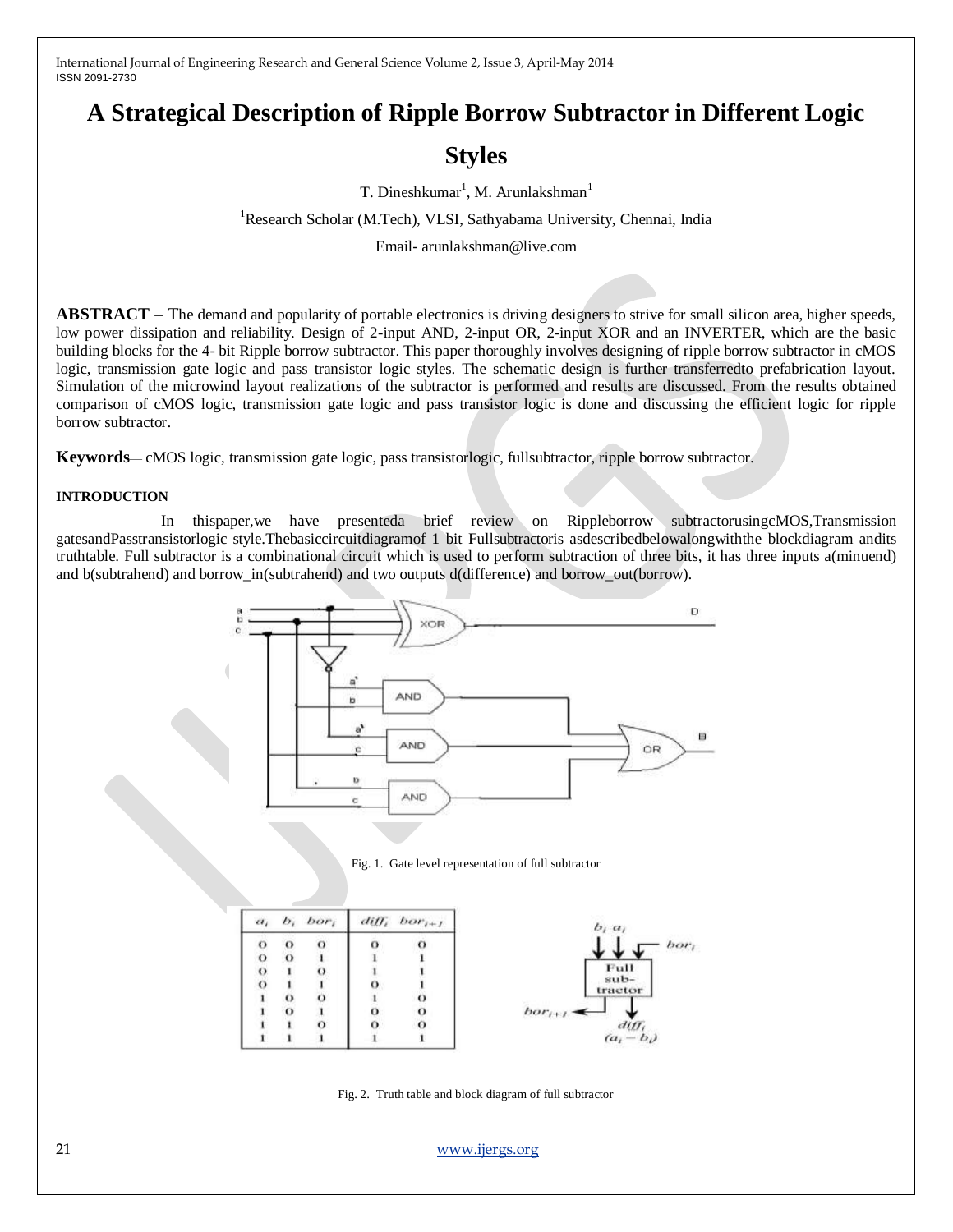# **CIRCUITTECHNIQUES**

## **FULLSUBTRACTOR**

Thefull-subtractorcircuitsubtractsthreeone-bitbinary numbers(A,B,borrow\_in)andoutputstwoone-bit binary numbers,a difference(D)anda borrow(borrow\_out).

#### **RIPPLE BORROW SUBTRACTOR**

It is possible tocreate logicalcircuit using multiplefulls ubtractor to subtract N(precase 4) bitnumbers. Eachfullsubtractorinputsaborrow\_in(borrow input)whichistheborrow\_out (borrow output) of previoussubtractor.Thiskindofsubtractorisripple borrow subtractorsince eachborrowbitripples tothenextfullsubtractor





## **4-BITRIPPLEBORROW SUBTRACTORUSINGCMOSCIRCUITS**

cMOS is referred to as complementarysymmetry metaloxide semiconductor (COS-MOS).Thewords "complementary-symmetry" refer to the fact that the typical digital design style with CMOS uses complementary and symmetrical pairs of [p-type an](http://en.wikipedia.org/wiki/P-type_semiconductor)d [n-type metal oxide](http://en.wikipedia.org/wiki/N-type_semiconductor)  [semiconductor field effect transistors \(M](http://en.wikipedia.org/wiki/N-type_semiconductor)OSFETs) for logic functions. The circuit level description of the Ripple Borrow Subtractor in cMOS logic is described below.,



Fig. 4. Ripple borrow subtractor in cMOS logic.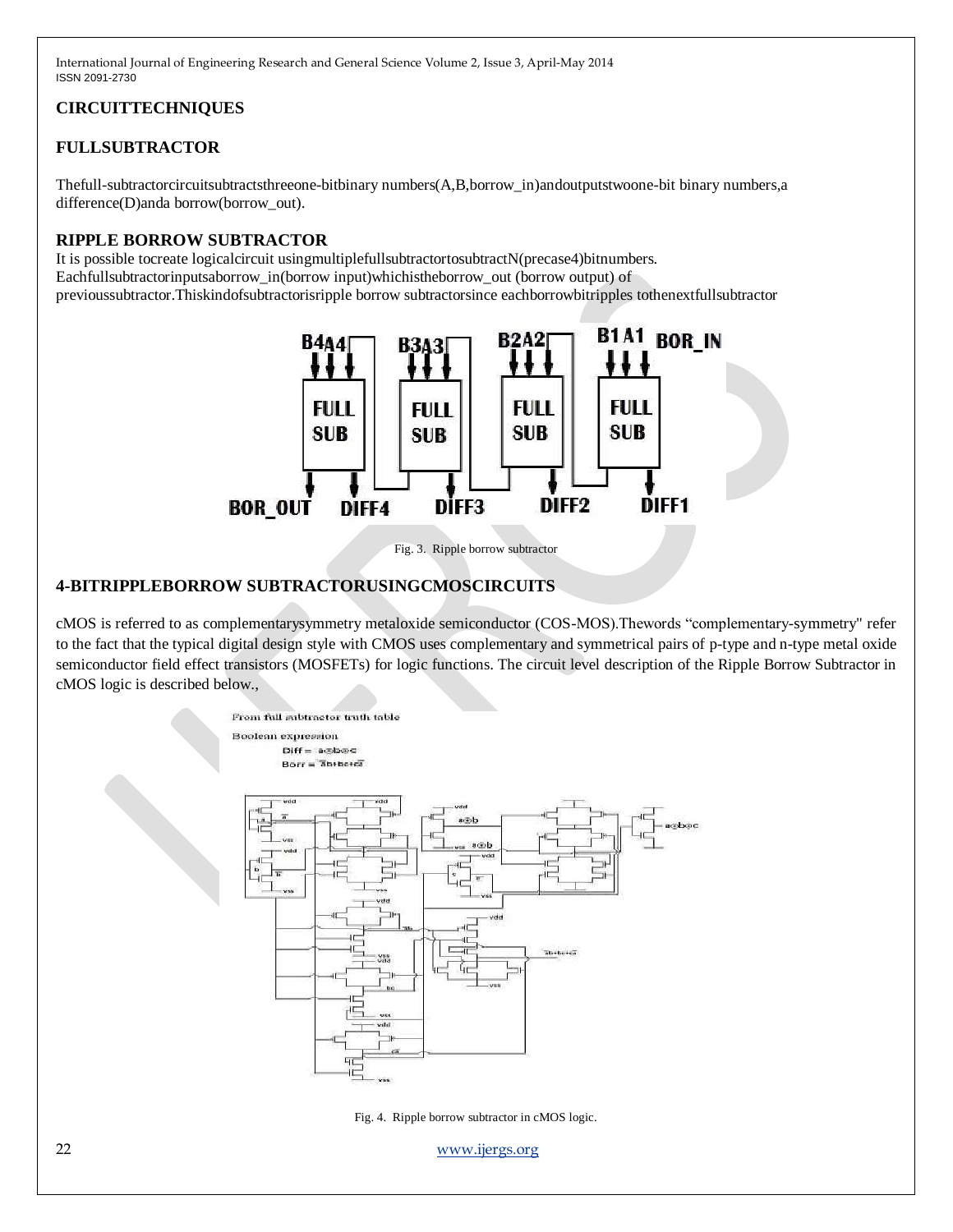#### **4-BIT RIPPLEBORROW SUBTRACTOR USING TRANSMISSIONGATES**

TheCMOStransmissiongateconsistsoftwoMOSFETs,one n-channelresponsibleforcorrecttransmissionoflogiclow,and one pchannel, responsibleforcorrecttransmissionof logic high.The circuit level description of the Ripple Borrow Subtractor in Transmission Gate logic is described below.

> FROM FULL SUBTRACTOR TRUTH TABLE **BOOLFAN EXPRESSION** Diff = A@6@C

Borr =  $(A \oplus B) C \cdot (A \oplus B) A$ 



Fig. 3. Ripple Borrow Subtractor in Transmission Gate Logic.

#### **4-BIT RIPPLEBORROW SUBTRACTOR USINGPASS TRANSISTORS**

Wecanview thecomplementaryCMOSgateasswitchingthe output pintooneof powerorground.A slightlymore general gateisobtainedifweswitchtheoutputtooneofpower; ground;orany oftheinputsignals.Insuchdesignsthe MOSFETis consideredto be a passtransistor.When used as a passtransistorthe devicemay conductcurrentineither direction.The circuit level description of the Ripple Borrow Subtractor in Pass Transistor logic is described below.,

From full subtractor truth table

DIff =  $\&$  (1,2,4,7)<br>Borr =  $\&$  (1,2,3,7)



23 [www.ijergs.org](http://www.ijergs.org/) Fig. 4. Ripple Borrow Subtractor in Transmission Gate Logic.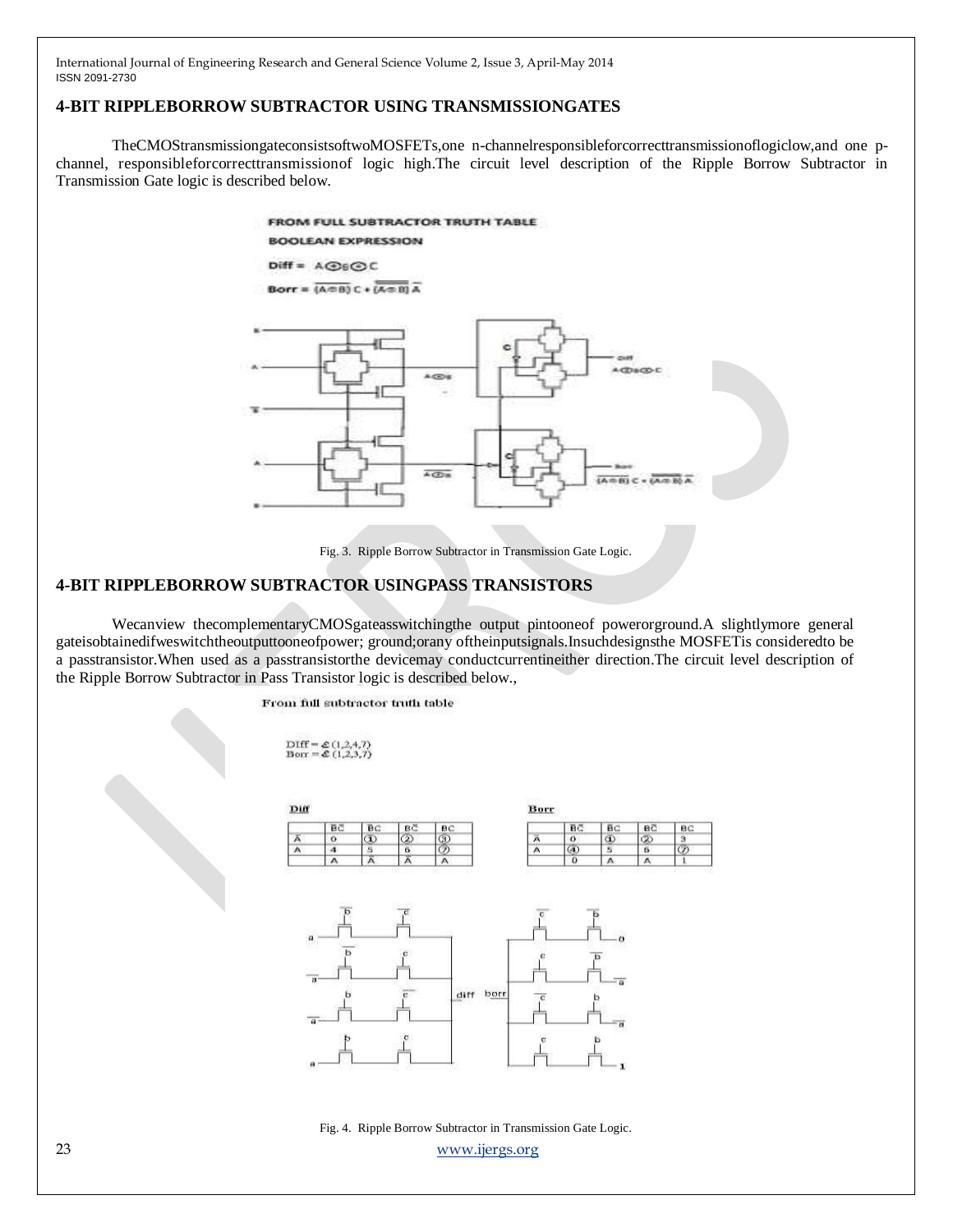# **DESIGN ANDLAYOUT ASPECTS**

## **LAYOUT OF RIPPLE BORROW SUBTRACTOR USING cMOS LOGIC**

Fig. 5. Layout of ripple borrow subtractor using cMOS logic

# **LAYOUT OF RIPPLE BORROW SUBTRACTOR USING TRANSMISSION GATE LOGIC**



Fig. 6. Layout of ripple borrow subtractor using transmission gate logic

## **LAYOUT OF RIPPLE BORROW SUBTRACTOR USING PASS TRANSISTOR LOGIC**



Fig. 7. Layout of ripple borrow subtractor using pass transistor logic

**SIMULATIONAND RESULTS**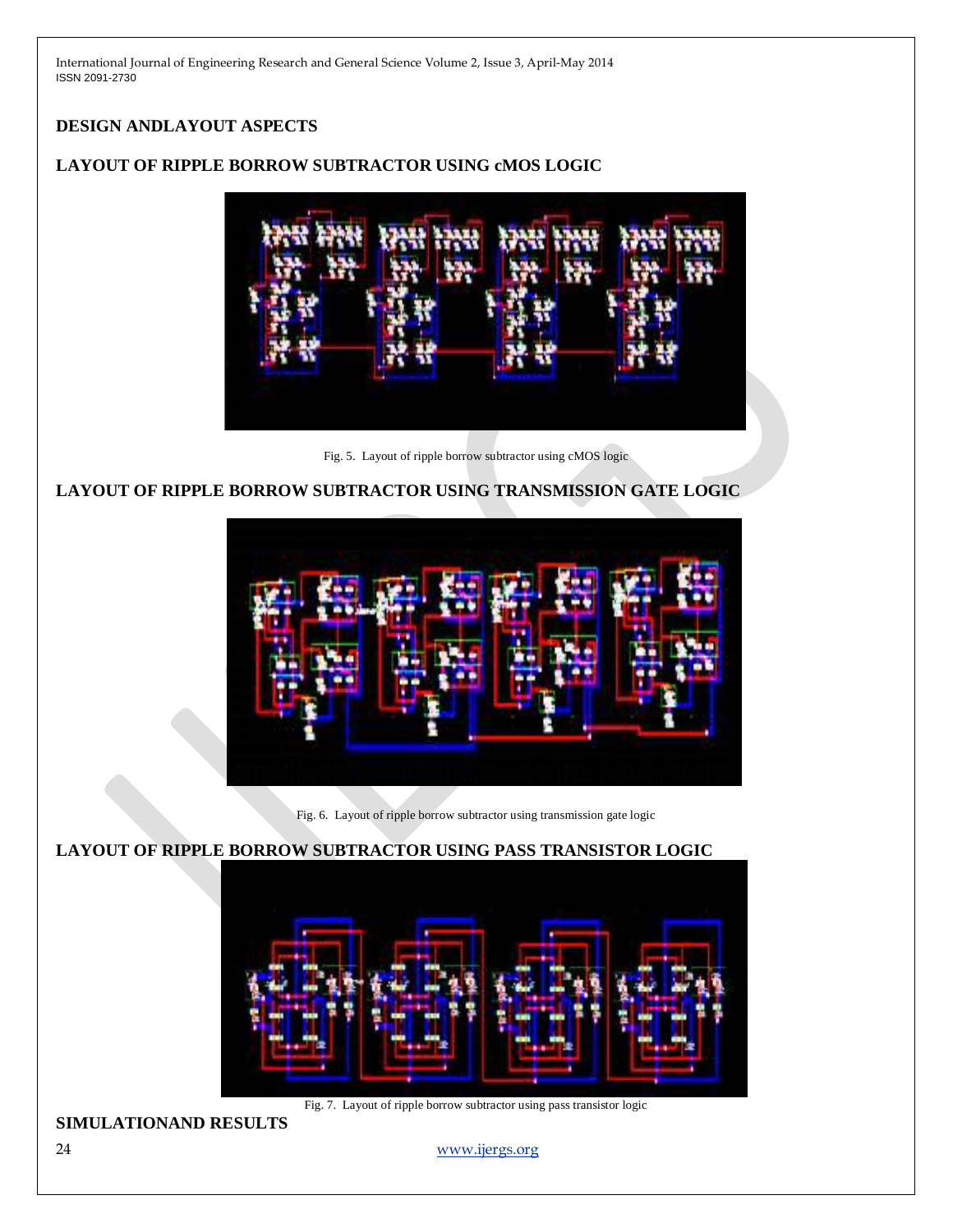

## **SIMULATION OF RIPPLE BORROW SUBTRACTOR USING cMOS LOGIC**

Fig. 10. Simulation of ripple borrow subtractor using pass transistor logic